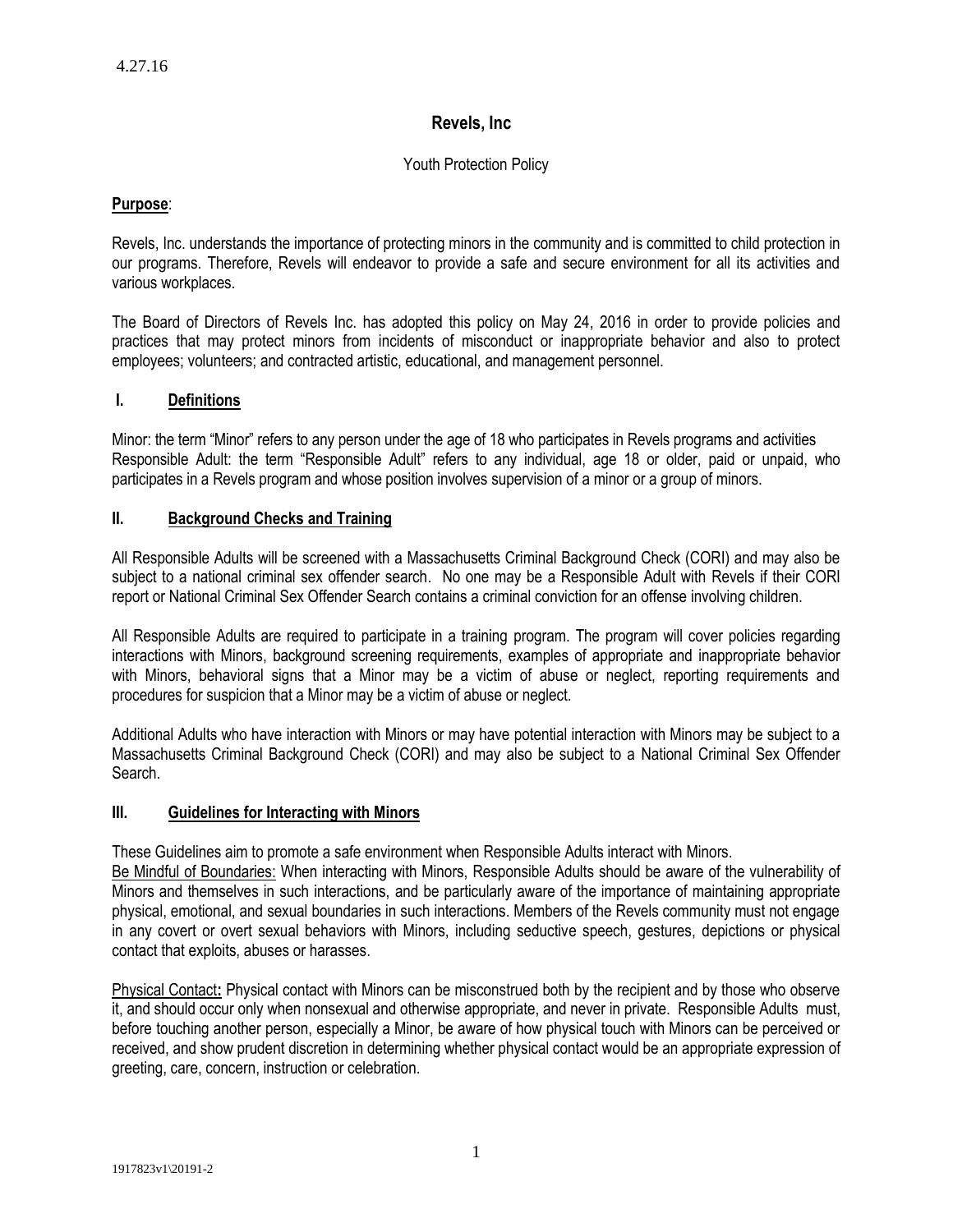Acceptable forms of physical contact with a Minor include high fives, handshakes, fist bumps, pats on the back or shoulder and side hugs. Types of physical contact to be avoided include tickling, rough-housing, wrestling, piggyback rides, any type of massage, and any form of unwanted affection.

Although at times limit-setting with Minors may be necessary for safety reasons, Responsible Adults are prohibited at all times from physically disciplining a Minor. Similarly, speech, gestures or other behaviors that are bullying, demeaning, belittling, hurtful, meant to embarrass or make gratuitous reference to the Minor's physical development or appearance are never appropriate.

One-on-one Interactions**:** One-on-one interactions (other than in passing) with a Minor should be avoided.

Reporting Abuse**:** Responsible Adults must act when there is evidence of, or there is reasonable cause to suspect, that Minors are being abused in any way, whether in a Revels program or elsewhere. Suspected, observed or selfdisclosed abuse or neglect must be reported to the appropriate Revels and civil authorities as described in this policy.

Drug and Alcohol Use; Other Prohibited Items: When interacting with Minors, the possession and/or use of illegal drugs and the use of tobacco products or alcohol is prohibited. Responsible Adults are prohibited from providing a Minor with alcohol, drugs, tobacco products, inappropriate videos, pornography or other such items.

Gifts**:** Responsible Adults should not accept gifts from or give gifts to Minors without the knowledge of their parents or guardians.

Communicating with Minors**:** Communication with Minors (except for parental volunteers/their children) is only allowed for the purpose of conducting Revels business or otherwise furthering the program-related objectives. For the protection of all concerned, the key safety concept that will be applied to such communications is transparenc*y*. The following steps will reduce the risk of private or otherwise inappropriate communication:

- Communication that is outside the role of the professional or volunteer relationship is prohibited.
- Staff, and volunteers who use any form of electronic communications, including social media (Facebook, Twitter, etc.) and text messaging to communicate with Minors, may only do so for activities involving Revels business and, to the extent possible, using a Revels address or site. Before any online communications are sent, the program must first inform the Minor's parent or guardian which adults may communicate through the use of such electronic tools. The preferred approach is to include the parent/guardian or another Revels affiliated adult in electronic communications with a Minor. If private communication best serves the Minor's needs, a copy of the exchange should be retained.
- Never photograph, film, or otherwise record a Minor without the prior written consent of the Minor's parent or guardian.

### **IV. Supervision**

Supervision of Minors involved with Revels' activities is designed to protect Minors, volunteers, and employees at all times. Practices to maintain a safe environment include the following:

- 1. Management will make unannounced visits to every program involving Minors.
- 2. Responsible Adults will never release Minors to anyone who is not the authorized parent, guardian, or an individual authorized by a parent or guardian in writing or verified by telephone.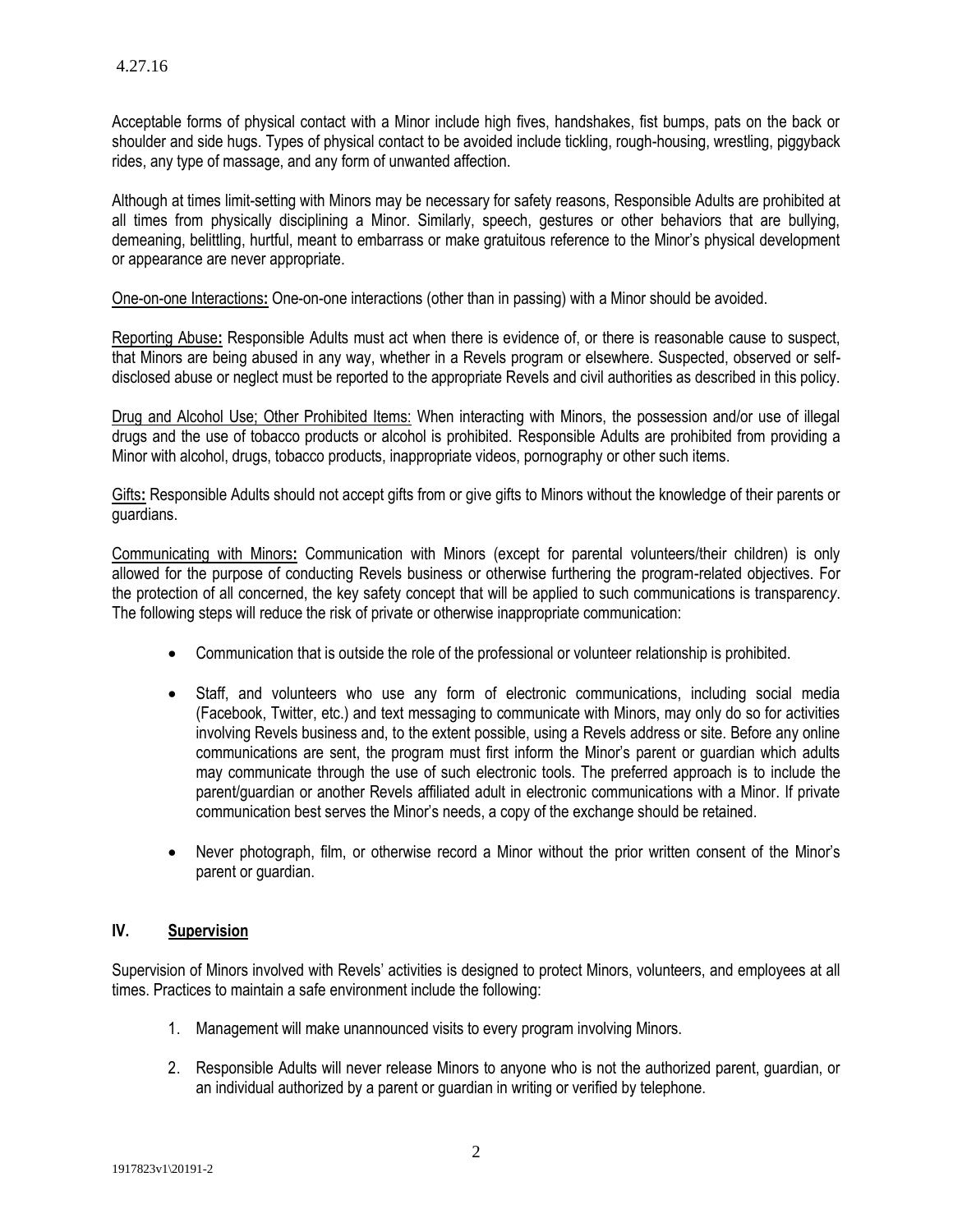- 3. Responsible Adults must respect the privacy of Minors in situations such as changing costumes. Separate dressing room areas must be available for adults and Minors.
- 4. Responsible Adults will use positive methods for maintaining and managing Minors group control and behavior. Corporal punishment is never permitted.
- 5. All sites of activities will have access to a telephone during hours of operation.

### **V. Reporting Abuse or Neglect**

This Policy sets out Revels' expectations about reporting suspected abuse or neglect of Minors and other inappropriate activity involving Minors. It applies to all Responsible Adults. The policy contains these sections:

- Who must report.
- What must be reported.
- What information should be included in a report.
- When should a report be made.
- How to make a report.
- What happens after a report is made.

#### Who must report

*Responsible Adults* are required by this policy to report immediately any instances of suspected abuse or neglect of a Minor, including self-disclosed abuse or neglect, as well as situations involving inappropriate activity with a Minor.

#### What must be reported

*Suspected abuse or neglect*: Responsible Adults must report any situation where you have reasonable cause to believe that a child is suffering physically or emotionally from abuse or neglect, whether the abuse or neglect has taken place on-site or off-site, and whether it involves a Revels affiliated individual or not. Child abuse is the deliberate emotional, physical or sexual injury of a child by an adult or another child. Neglect is harm caused by withholding life's necessities: food, clothing, shelter, medical care, and education.

*Inappropriate activity*: Responsible Adults must also report any instance where you observe or believe there may be inappropriate treatment of a Minor, while the Minor is on site with Revels involving a Revels affiliated individual whether on or off-site. Examples of inappropriate activity would include violations of the Guidelines for Interacting with Minors (use of tobacco products, drugs or alcohol where children are present; physical boundary violations like tickling, rough-housing, wrestling, massage, or any form of unwanted affection; and speech, gestures, or other behaviors that are demeaning, belittling, hurtful, meant to embarrass, or make reference to the Minor's physical development or appearance).

#### What information should be included in a report

When a Responsible Adult reports suspected abuse or neglect, or other inappropriate activity involving Minors, they should be prepared to provide as much of the following information as possible. Do not delay making the report in order to gather all of this information. Partial reports are encouraged.

 The names and addresses of the child and the Minor's parents or other person responsible for the Minor's care, if known.